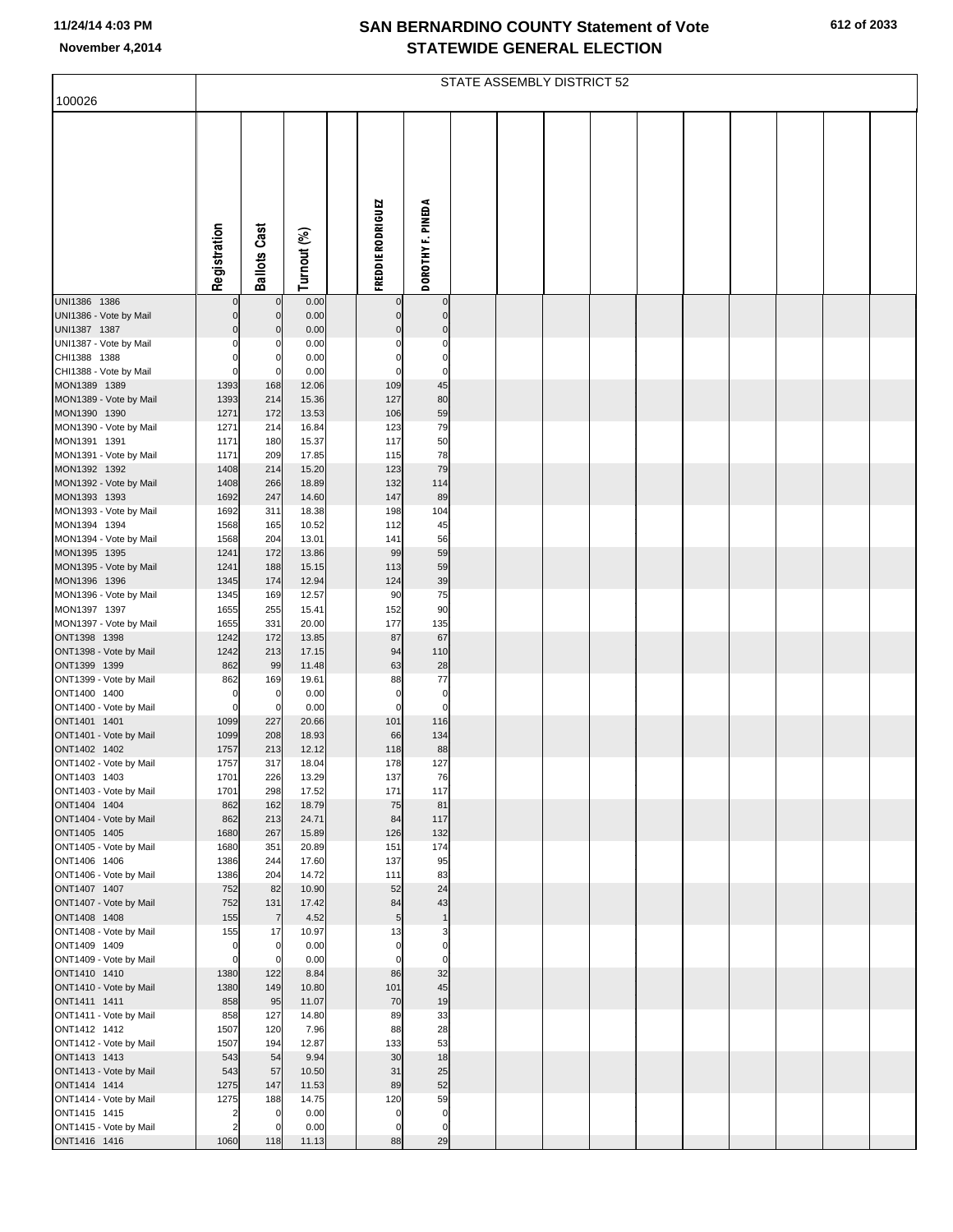|                                        | STATE ASSEMBLY DISTRICT 52 |                       |                |                   |                                  |             |                                                                                                |  |  |  |  |           |  |  |
|----------------------------------------|----------------------------|-----------------------|----------------|-------------------|----------------------------------|-------------|------------------------------------------------------------------------------------------------|--|--|--|--|-----------|--|--|
| 100026                                 |                            |                       |                |                   |                                  |             |                                                                                                |  |  |  |  |           |  |  |
|                                        |                            |                       |                |                   |                                  |             |                                                                                                |  |  |  |  |           |  |  |
|                                        | Registration               | <b>Ballots Cast</b>   | Turnout (%)    | FREDDIE RODRIGUEZ | DOROTHY F. PINEDA                |             |                                                                                                |  |  |  |  |           |  |  |
|                                        |                            |                       |                |                   |                                  |             |                                                                                                |  |  |  |  |           |  |  |
| ONT1416 - Vote by Mail<br>ONT1417 1417 | 1060<br>11                 | 149<br>$\overline{1}$ | 14.06<br>9.09  | 96                | 43                               | *********** |                                                                                                |  |  |  |  | ********* |  |  |
| ONT1417 - Vote by Mail                 | 11                         | $\overline{2}$        | 18.18          |                   |                                  | *********** | Insufficient Turnout to Protect Voter Privacy<br>Insufficient Turnout to Protect Voter Privacy |  |  |  |  | ********* |  |  |
| ONT1418 1418                           | 1221                       | 108                   | 8.85           | 68                | 34                               |             |                                                                                                |  |  |  |  |           |  |  |
| ONT1418 - Vote by Mail                 | 1221                       | 211                   | 17.28          | 124               | 70                               |             |                                                                                                |  |  |  |  |           |  |  |
| ONT1419 1419<br>ONT1419 - Vote by Mail | 668<br>668                 | 90<br>122             | 13.47<br>18.26 | 55<br>66          | 27<br>50                         |             |                                                                                                |  |  |  |  |           |  |  |
| ONT1420 1420                           | 1142                       | 112                   | 9.81           | 80                | 24                               |             |                                                                                                |  |  |  |  |           |  |  |
| ONT1420 - Vote by Mail                 | 1142                       | 206                   | 18.04          | 121               | 77                               |             |                                                                                                |  |  |  |  |           |  |  |
| ONT1421 1421                           | 1217                       | 153                   | 12.57          | 98                | 45                               |             |                                                                                                |  |  |  |  |           |  |  |
| ONT1421 - Vote by Mail<br>ONT1422 1422 | 1217<br>1367               | 157                   | 12.90          | 90<br>95          | 60<br>96                         |             |                                                                                                |  |  |  |  |           |  |  |
| ONT1422 - Vote by Mail                 | 1367                       | 205<br>314            | 15.00<br>22.97 | 112               | 191                              |             |                                                                                                |  |  |  |  |           |  |  |
| ONT1423 1423                           | 9                          | $\mathbf 0$           | 0.00           | $\pmb{0}$         | $\overline{0}$                   |             |                                                                                                |  |  |  |  |           |  |  |
| ONT1423 - Vote by Mail                 | $\overline{9}$             |                       | 44.44          |                   |                                  | *********** | <b>Insufficient Turnout to Protect Voter Privacy</b>                                           |  |  |  |  | ********* |  |  |
| ONT1424 1424                           | 767                        | 92                    | 11.99          | 36                | 52                               |             |                                                                                                |  |  |  |  |           |  |  |
| ONT1424 - Vote by Mail<br>ONT1425 1425 | 767<br>158                 | 240<br>9              | 31.29<br>5.70  | 77<br>8           | 158<br>$\mathbf 0$               |             |                                                                                                |  |  |  |  |           |  |  |
| ONT1425 - Vote by Mail                 | 158                        | 20                    | 12.66          | 13                | $6\phantom{1}6$                  |             |                                                                                                |  |  |  |  |           |  |  |
| ONT1426 1426                           | 981                        | 98                    | 9.99           | 45                | 49                               |             |                                                                                                |  |  |  |  |           |  |  |
| ONT1426 - Vote by Mail                 | 981                        | 207                   | 21.10          | 115               | 87                               |             |                                                                                                |  |  |  |  |           |  |  |
| ONT1427 1427<br>ONT1427 - Vote by Mail | 677<br>677                 | 60<br>89              | 8.86<br>13.15  | 35<br>44          | 23<br>41                         |             |                                                                                                |  |  |  |  |           |  |  |
| ONT1428 1428                           | 1353                       | 162                   | 11.97          | 116               | 40                               |             |                                                                                                |  |  |  |  |           |  |  |
| ONT1428 - Vote by Mail                 | 1353                       | 168                   | 12.42          | 130               | 33                               |             |                                                                                                |  |  |  |  |           |  |  |
| ONT1429 1429                           | 1418                       | 152                   | 10.72          | 97                | 48                               |             |                                                                                                |  |  |  |  |           |  |  |
| ONT1429 - Vote by Mail<br>ONT1430 1430 | 1418<br>1501               | 207<br>195            | 14.60<br>12.99 | 125<br>114        | 74<br>74                         |             |                                                                                                |  |  |  |  |           |  |  |
| ONT1430 - Vote by Mail                 | 1501                       | 270                   | 17.99          | 144               | 114                              |             |                                                                                                |  |  |  |  |           |  |  |
| ONT1431 1431                           | 1353                       | 196                   | 14.49          | 124               | 60                               |             |                                                                                                |  |  |  |  |           |  |  |
| ONT1431 - Vote by Mail                 | 1353                       | 197                   | 14.56          | 123               | 71                               |             |                                                                                                |  |  |  |  |           |  |  |
| ONT1432 1432<br>ONT1432 - Vote by Mail | 1552<br>1552               | 122<br>168            | 7.86<br>10.82  | 95<br>135         | 21<br>30                         |             |                                                                                                |  |  |  |  |           |  |  |
| ONT1433 1433                           | 1472                       | 149                   | 10.12          | 108               | 35                               |             |                                                                                                |  |  |  |  |           |  |  |
| ONT1433 - Vote by Mail                 | 1472                       | 231                   | 15.69          | 141               | 77                               |             |                                                                                                |  |  |  |  |           |  |  |
| ONT1434 1434                           | 1697                       | 203                   | 11.96          | 108               | 81                               |             |                                                                                                |  |  |  |  |           |  |  |
| ONT1434 - Vote by Mail                 | 1697                       | 344                   | 20.27          | 186               | 142<br>47                        |             |                                                                                                |  |  |  |  |           |  |  |
| ONT1435 1435<br>ONT1435 - Vote by Mail | 1185<br>1185               | 162<br>191            | 13.67<br>16.12 | 110<br>113        | 68                               |             |                                                                                                |  |  |  |  |           |  |  |
| ONT1436 1436                           | 1000                       | 89                    | 8.90           | 50                | 37                               |             |                                                                                                |  |  |  |  |           |  |  |
| ONT1436 - Vote by Mail                 | 1000                       | 130                   | 13.00          | 77                | 49                               |             |                                                                                                |  |  |  |  |           |  |  |
| ONT1437 1437                           | 97<br>97                   | 11<br>16              | 11.34<br>16.49 | 4<br>11           | $\overline{7}$                   |             |                                                                                                |  |  |  |  |           |  |  |
| ONT1437 - Vote by Mail<br>ONT1438 1438 | 35                         | 3                     | 8.57           |                   | 4                                | *********** | Insufficient Turnout to Protect Voter Privacy                                                  |  |  |  |  | ********* |  |  |
| ONT1438 - Vote by Mail                 | 35                         | $\overline{7}$        | 20.00          | $\overline{1}$    | 6                                |             |                                                                                                |  |  |  |  |           |  |  |
| ONT1439 1439                           | 1532                       | 228                   | 14.88          | 123               | 96                               |             |                                                                                                |  |  |  |  |           |  |  |
| ONT1439 - Vote by Mail<br>ONT1440 1440 | 1532                       | 284<br>223            | 18.54<br>12.91 | 134<br>128        | 136<br>85                        |             |                                                                                                |  |  |  |  |           |  |  |
| ONT1440 - Vote by Mail                 | 1728<br>1728               | 321                   | 18.58          | 149               | 157                              |             |                                                                                                |  |  |  |  |           |  |  |
| ONT1441 1441                           | 1323                       | 186                   | 14.06          | 96                | 85                               |             |                                                                                                |  |  |  |  |           |  |  |
| ONT1441 - Vote by Mail                 | 1323                       | 187                   | 14.13          | 101               | 80                               |             |                                                                                                |  |  |  |  |           |  |  |
| ONT1442 1442                           | 1479                       | 207                   | 14.00          | 100               | 88                               |             |                                                                                                |  |  |  |  |           |  |  |
| ONT1442 - Vote by Mail<br>ONT1443 1443 | 1479<br>1689               | 283<br>220            | 19.13<br>13.03 | 121<br>117        | 143<br>91                        |             |                                                                                                |  |  |  |  |           |  |  |
| ONT1443 - Vote by Mail                 | 1689                       | 295                   | 17.47          | 133               | 142                              |             |                                                                                                |  |  |  |  |           |  |  |
| ONT1444 1444                           | 1468                       | 212                   | 14.44          | 116               | 82                               |             |                                                                                                |  |  |  |  |           |  |  |
| ONT1444 - Vote by Mail                 | 1468                       | 241                   | 16.42          | 117               | 119                              |             |                                                                                                |  |  |  |  |           |  |  |
| ONT1445 1445<br>ONT1445 - Vote by Mail | $\Omega$<br>$\Omega$       |                       | 0.00<br>0.00   | 0<br>$\pmb{0}$    | 0<br>$\mathbf 0$                 |             |                                                                                                |  |  |  |  |           |  |  |
| ONT1446 1446                           |                            |                       | 100.00         |                   |                                  | *********** | <b>Insufficient Turnout to Protect Voter Privacy</b>                                           |  |  |  |  | ********* |  |  |
| ONT1446 - Vote by Mail                 |                            |                       | 0.00           |                   | $\overline{0}$<br>$\overline{0}$ |             |                                                                                                |  |  |  |  |           |  |  |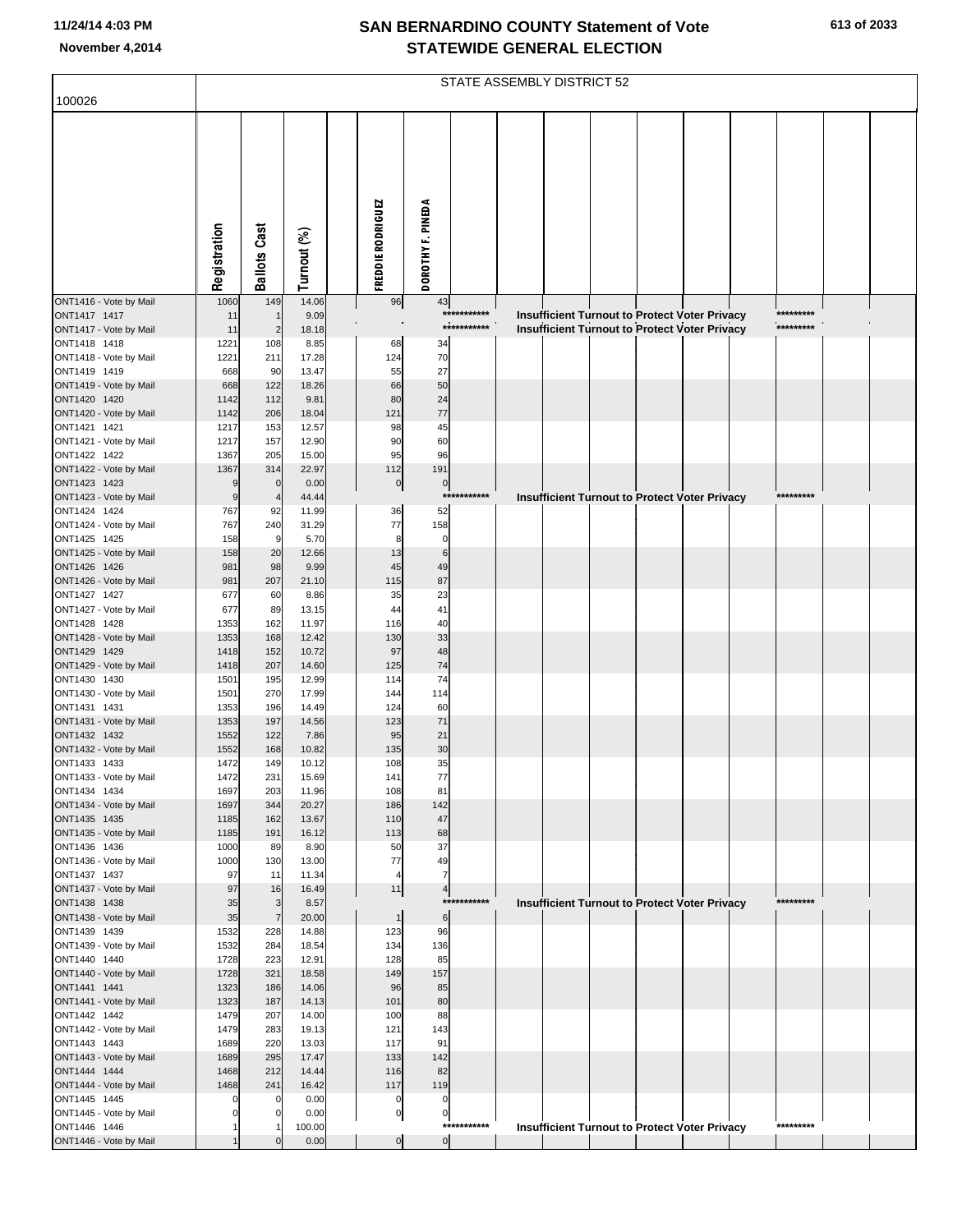| 100026                                 |                            | STATE ASSEMBLY DISTRICT 52 |                |  |                            |                             |         |  |  |  |  |                                               |  |           |  |  |
|----------------------------------------|----------------------------|----------------------------|----------------|--|----------------------------|-----------------------------|---------|--|--|--|--|-----------------------------------------------|--|-----------|--|--|
|                                        | Registration               | <b>Ballots Cast</b>        | Turnout (%)    |  | FREDDIE RODRIGUEZ          | DOROTHY F. PINEDA           |         |  |  |  |  |                                               |  |           |  |  |
| ONT1447 1447<br>ONT1447 - Vote by Mail | $\mathbf 0$<br>$\mathbf 0$ | $\Omega$<br>$\mathbf 0$    | 0.00<br>0.00   |  | $\mathbf 0$<br>$\mathbf 0$ | $\mathbf 0$<br>$\mathbf{0}$ |         |  |  |  |  |                                               |  |           |  |  |
| ONT1448 1448                           | $\Omega$                   | $\mathbf 0$                | 0.00           |  | $\Omega$                   | $\mathbf 0$                 |         |  |  |  |  |                                               |  |           |  |  |
| ONT1448 - Vote by Mail<br>ONT1449 1449 | C<br>C                     | 0<br>0                     | 0.00<br>0.00   |  | $\Omega$                   | $\Omega$<br>$\mathbf 0$     |         |  |  |  |  |                                               |  |           |  |  |
| ONT1449 - Vote by Mail                 |                            | O                          | 0.00           |  | C                          | $\Omega$                    |         |  |  |  |  |                                               |  |           |  |  |
| ONT1450 1450                           |                            | $\mathbf 0$                | 0.00           |  | $\mathbf 0$                | $\mathbf{0}$                |         |  |  |  |  |                                               |  |           |  |  |
| ONT1450 - Vote by Mail                 |                            | $\mathbf 0$                | 0.00           |  | $\mathbf 0$                | $\mathbf{0}$                |         |  |  |  |  |                                               |  |           |  |  |
| ONT1451 1451<br>ONT1451 - Vote by Mail | 8<br>8                     | $\mathbf 0$                | 0.00<br>50.00  |  | $\pmb{0}$                  | $\pmb{0}$<br>$***$          | ******* |  |  |  |  |                                               |  | ********* |  |  |
| ONT1452 1452                           | 1452                       | 139                        | 9.57           |  | 93                         | 33                          |         |  |  |  |  | Insufficient Turnout to Protect Voter Privacy |  |           |  |  |
| ONT1452 - Vote by Mail                 | 1452                       | 192                        | 13.22          |  | 120                        | 62                          |         |  |  |  |  |                                               |  |           |  |  |
| ONT1453 1453                           | 40                         | $5\phantom{.0}$            | 12.50          |  | 4                          | $\mathbf{1}$                |         |  |  |  |  |                                               |  |           |  |  |
| ONT1453 - Vote by Mail                 | 40                         | 3                          | 7.50           |  |                            | $***$                       | ******* |  |  |  |  | Insufficient Turnout to Protect Voter Privacy |  | ********* |  |  |
| ONT1570 1570<br>ONT1570 - Vote by Mail | 631<br>631                 | 55<br>62                   | 8.72<br>9.83   |  | 38<br>39                   | 12<br>20                    |         |  |  |  |  |                                               |  |           |  |  |
| ONT1571 1571                           | 1176                       | 194                        | 16.50          |  | 92                         | 95                          |         |  |  |  |  |                                               |  |           |  |  |
| ONT1571 - Vote by Mail                 | 1176                       | 248                        | 21.09          |  | 137                        | 95                          |         |  |  |  |  |                                               |  |           |  |  |
| ONT1572 1572                           | 663                        | 70                         | 10.56          |  | 53                         | 11                          |         |  |  |  |  |                                               |  |           |  |  |
| ONT1572 - Vote by Mail                 | 663                        | 89                         | 13.42          |  | 61                         | 23                          |         |  |  |  |  |                                               |  |           |  |  |
| ONT1576 1576<br>ONT1576 - Vote by Mail | 178<br>178                 | 13<br>25                   | 7.30<br>14.04  |  | $\,6$<br>17                | $\,6$<br>8                  |         |  |  |  |  |                                               |  |           |  |  |
| ONT1577 1577                           | 268                        | 24                         | 8.96           |  | 11                         | 12                          |         |  |  |  |  |                                               |  |           |  |  |
| ONT1577 - Vote by Mail                 | 268                        | 38                         | 14.18          |  | 13                         | 24                          |         |  |  |  |  |                                               |  |           |  |  |
| RAN1454 1454                           | $\Omega$                   | $\mathbf 0$                | 0.00           |  | $\mathbf 0$                | $\mathbf 0$                 |         |  |  |  |  |                                               |  |           |  |  |
| RAN1454 - Vote by Mail                 | $\Omega$                   | $\mathbf 0$                | 0.00           |  | $\mathsf{C}$               | $\mathbf 0$                 |         |  |  |  |  |                                               |  |           |  |  |
| RAN1455 1455<br>RAN1455 - Vote by Mail | $\Omega$                   | $\mathbf 0$                | 0.00<br>0.00   |  | $\mathsf{C}$               | $\mathbf 0$<br>$\Omega$     |         |  |  |  |  |                                               |  |           |  |  |
| RAN1456 1456                           | 0                          | 0                          | 0.00           |  | C                          | $\mathbf 0$                 |         |  |  |  |  |                                               |  |           |  |  |
| RAN1456 - Vote by Mail                 | $\mathbf 0$                | 0                          | 0.00           |  | C                          | $\mathbf 0$                 |         |  |  |  |  |                                               |  |           |  |  |
| UNI1457 1457                           | 1063                       | 114                        | 10.72          |  | 81                         | 23                          |         |  |  |  |  |                                               |  |           |  |  |
| UNI1457 - Vote by Mail                 | 1063                       | 116                        | 10.91          |  | 81                         | 33                          |         |  |  |  |  |                                               |  |           |  |  |
| UNI1458 1458<br>UNI1458 - Vote by Mail | 427<br>427                 | 57<br>64                   | 13.35<br>14.99 |  | 34<br>40                   | 22<br>20                    |         |  |  |  |  |                                               |  |           |  |  |
| UNI1459 1459                           | 478                        | 54                         | 11.30          |  | 23                         | 31                          |         |  |  |  |  |                                               |  |           |  |  |
| UNI1459 - Vote by Mail                 | 478                        | 70                         | 14.64          |  | 41                         | 29                          |         |  |  |  |  |                                               |  |           |  |  |
| UPL1460 1460                           | $\Omega$                   | $\mathbf 0$                | 0.00           |  | $\Omega$                   | $\overline{0}$              |         |  |  |  |  |                                               |  |           |  |  |
| UPL1460 - Vote by Mail<br>CHH1461 1461 | $\Omega$<br>$\mathbf 0$    | $\mathbf 0$<br>$\mathbf 0$ | 0.00<br>0.00   |  | C<br>$\mathbf 0$           | $\Omega$<br>$\mathbf 0$     |         |  |  |  |  |                                               |  |           |  |  |
| CHH1461 - Vote by Mail                 | $\Omega$                   | 0                          | 0.00           |  |                            | $\Omega$                    |         |  |  |  |  |                                               |  |           |  |  |
| CHH1462 1462                           | 0                          | 0                          | 0.00           |  | C                          | $\mathbf 0$                 |         |  |  |  |  |                                               |  |           |  |  |
| CHH1462 - Vote by Mail                 |                            |                            | 0.00           |  |                            | $\Omega$                    |         |  |  |  |  |                                               |  |           |  |  |
| CHH1463 1463<br>CHH1463 - Vote by Mail | $\Omega$<br>$\Omega$       | $\mathbf 0$<br>$\mathbf 0$ | 0.00<br>0.00   |  | C<br>C                     | $\mathbf 0$<br>$\mathbf{0}$ |         |  |  |  |  |                                               |  |           |  |  |
| CHH1464 1464                           | $\mathbf 0$                | $\mathbf 0$                | 0.00           |  | C                          | $\mathbf 0$                 |         |  |  |  |  |                                               |  |           |  |  |
| CHH1464 - Vote by Mail                 | 0                          | 0                          | 0.00           |  | $\Omega$                   | $\mathbf 0$                 |         |  |  |  |  |                                               |  |           |  |  |
| CHI1465 1465                           | 210                        | 41                         | 19.52          |  | 12                         | 29                          |         |  |  |  |  |                                               |  |           |  |  |
| CHI1465 - Vote by Mail                 | 210                        | 50                         | 23.81          |  | 20<br>3                    | 26                          |         |  |  |  |  |                                               |  |           |  |  |
| CHI1466 1466<br>CHI1466 - Vote by Mail | 65<br>65                   | 16<br>16                   | 24.62<br>24.62 |  | 3                          | 13<br>11                    |         |  |  |  |  |                                               |  |           |  |  |
| CHI1467 1467                           | 246                        | 40                         | 16.26          |  | 11                         | 28                          |         |  |  |  |  |                                               |  |           |  |  |
| CHI1467 - Vote by Mail                 | 246                        | 37                         | 15.04          |  | 15                         | 16                          |         |  |  |  |  |                                               |  |           |  |  |
| CHI1468 1468                           | 476                        | 51                         | 10.71          |  | 22                         | 27                          |         |  |  |  |  |                                               |  |           |  |  |
| CHI1468 - Vote by Mail                 | 476                        | 108                        | 22.69          |  | 54<br>$\overline{7}$       | 49                          |         |  |  |  |  |                                               |  |           |  |  |
| CHI1469 1469<br>CHI1469 - Vote by Mail | 159<br>159                 | 21<br>30                   | 13.21<br>18.87 |  | 16                         | 13<br>13                    |         |  |  |  |  |                                               |  |           |  |  |
| CHI1470 1470                           | 301                        | 34                         | 11.30          |  | 14                         | 19                          |         |  |  |  |  |                                               |  |           |  |  |
| CHI1470 - Vote by Mail                 | 301                        | 63                         | 20.93          |  | 28                         | 26                          |         |  |  |  |  |                                               |  |           |  |  |
| CHI1471 1471                           | 1498                       | 209                        | 13.95          |  | 105                        | 96                          |         |  |  |  |  |                                               |  |           |  |  |
| CHI1471 - Vote by Mail                 | 1498                       | 298                        | 19.89          |  | 147                        | 139                         |         |  |  |  |  |                                               |  |           |  |  |
| CHI1472 1472                           | 1603                       | 269                        | 16.78          |  | 121                        | 124                         |         |  |  |  |  |                                               |  |           |  |  |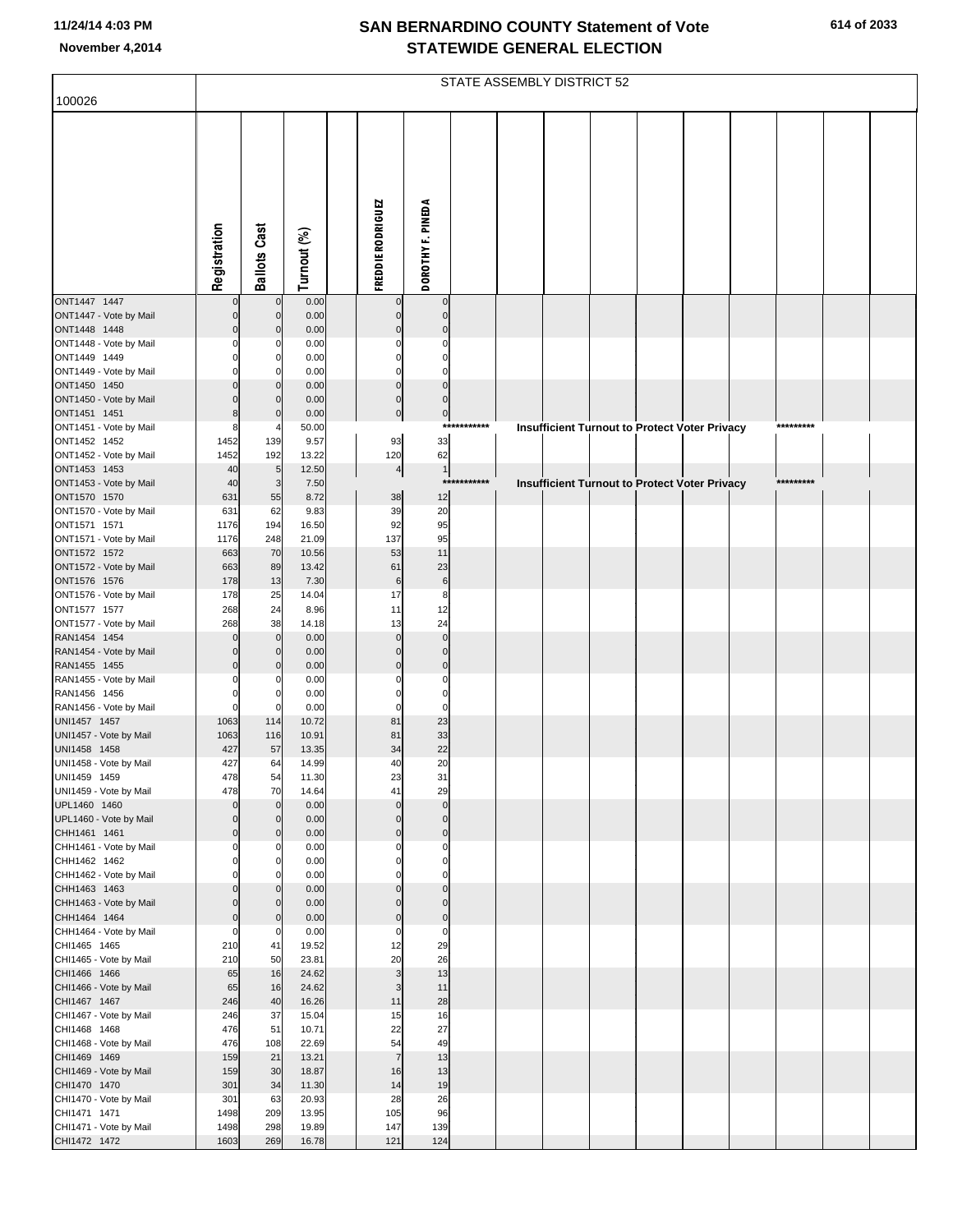|                                        | STATE ASSEMBLY DISTRICT 52 |                               |                |  |                             |                               |             |  |  |  |  |                                                      |  |           |  |  |
|----------------------------------------|----------------------------|-------------------------------|----------------|--|-----------------------------|-------------------------------|-------------|--|--|--|--|------------------------------------------------------|--|-----------|--|--|
| 100026                                 |                            |                               |                |  |                             |                               |             |  |  |  |  |                                                      |  |           |  |  |
|                                        | Registration               | <b>Ballots Cast</b>           | Turnout (%)    |  | FREDDIE RODRIGUEZ           | DOROTHY F. PINEDA             |             |  |  |  |  |                                                      |  |           |  |  |
| CHI1472 - Vote by Mail                 | 1603                       | 344                           | 21.46          |  | 131                         | 199                           |             |  |  |  |  |                                                      |  |           |  |  |
| CHI1473 1473<br>CHI1473 - Vote by Mail | 1453<br>1453               | 168<br>257                    | 11.56<br>17.69 |  | 86<br>134                   | 75<br>116                     |             |  |  |  |  |                                                      |  |           |  |  |
| CHI1474 1474                           | 1353                       | 212                           | 15.67          |  | 73                          | 128                           |             |  |  |  |  |                                                      |  |           |  |  |
| CHI1474 - Vote by Mail                 | 1353                       | 235                           | 17.37          |  | 89                          | 133                           |             |  |  |  |  |                                                      |  |           |  |  |
| CHI1475 1475<br>CHI1475 - Vote by Mail | $\Omega$<br>$\mathbf 0$    | $\mathbf 0$<br>$\overline{0}$ | 0.00<br>0.00   |  | $\mathbf 0$<br>$\mathbf{0}$ | $\mathbf 0$<br>$\overline{0}$ |             |  |  |  |  |                                                      |  |           |  |  |
| CHI1476 1476                           | 1200                       | 185                           | 15.42          |  | 68                          | 109                           |             |  |  |  |  |                                                      |  |           |  |  |
| CHI1476 - Vote by Mail                 | 1200                       | 234                           | 19.50          |  | $77 \,$                     | 144                           |             |  |  |  |  |                                                      |  |           |  |  |
| CHI1477 1477<br>CHI1477 - Vote by Mail | C<br>$\mathcal{C}$         | $\overline{0}$                | 0.00<br>0.00   |  | 0                           | $\mathbf 0$                   | *********** |  |  |  |  | Insufficient Turnout to Protect Voter Privacy        |  | ********* |  |  |
| CHI1478 1478                           | 1001                       | 192                           | 19.18          |  | 72                          | 112                           |             |  |  |  |  |                                                      |  |           |  |  |
| CHI1478 - Vote by Mail                 | 1001                       | 215                           | 21.48          |  | 78                          | 124                           |             |  |  |  |  |                                                      |  |           |  |  |
| CHI1479 1479<br>CHI1479 - Vote by Mail | 1550<br>1550               | 243<br>378                    | 15.68<br>24.39 |  | 111<br>162                  | 121<br>198                    |             |  |  |  |  |                                                      |  |           |  |  |
| CHI1480 1480                           | 2072                       | 290                           | 14.00          |  | 120                         | 152                           |             |  |  |  |  |                                                      |  |           |  |  |
| CHI1480 - Vote by Mail                 | 2072                       | 386                           | 18.63          |  | 166                         | 201                           |             |  |  |  |  |                                                      |  |           |  |  |
| CHI1481 1481                           |                            | $\mathbf 0$                   | 0.00           |  | $\mathcal{C}$               | $\Omega$                      |             |  |  |  |  |                                                      |  |           |  |  |
| CHI1481 - Vote by Mail<br>CHI1482 1482 |                            | $\mathbf 0$<br>$\overline{0}$ | 0.00<br>0.00   |  | C<br>$\mathsf{C}$           | $\Omega$<br>$\Omega$          |             |  |  |  |  |                                                      |  |           |  |  |
| CHI1482 - Vote by Mail                 | $\Omega$                   | $\overline{0}$                | 0.00           |  | $\mathbf 0$                 | $\mathbf 0$                   |             |  |  |  |  |                                                      |  |           |  |  |
| CHI1483 1483                           |                            | $\mathbf 0$                   | 0.00           |  | $\Omega$                    | $\Omega$                      |             |  |  |  |  |                                                      |  |           |  |  |
| CHI1483 - Vote by Mail<br>CHI1484 1484 | $\epsilon$<br>37           | $\mathbf 0$                   | 0.00<br>10.81  |  | $\pmb{0}$                   | $\mathbf 0$<br>***            | ********    |  |  |  |  | <b>Insufficient Turnout to Protect Voter Privacy</b> |  | ********* |  |  |
| CHI1484 - Vote by Mail                 | 37                         | 13                            | 35.14          |  | 3                           | 10                            |             |  |  |  |  |                                                      |  |           |  |  |
| CHI1485 1485                           | 553                        | 76                            | 13.74          |  | 30                          | 39                            |             |  |  |  |  |                                                      |  |           |  |  |
| CHI1485 - Vote by Mail<br>CHI1486 1486 | 553<br>14                  | 97<br>$\mathbf 0$             | 17.54<br>0.00  |  | 53<br>$\mathbf 0$           | 43<br>$\mathbf 0$             |             |  |  |  |  |                                                      |  |           |  |  |
| CHI1486 - Vote by Mail                 | 14                         | $\overline{0}$                | 0.00           |  | $\mathcal{C}$               | $\mathbf 0$                   |             |  |  |  |  |                                                      |  |           |  |  |
| CHI1487 1487                           | 1072                       | 194                           | 18.10          |  | 113                         | 74                            |             |  |  |  |  |                                                      |  |           |  |  |
| CHI1487 - Vote by Mail<br>CHI1488 1488 | 1072<br>1323               | 199<br>205                    | 18.56<br>15.50 |  | 66<br>105                   | 116<br>88                     |             |  |  |  |  |                                                      |  |           |  |  |
| CHI1488 - Vote by Mail                 | 1323                       | 282                           | 21.32          |  | 138                         | 132                           |             |  |  |  |  |                                                      |  |           |  |  |
| CHI1489 1489                           | 383                        | 60                            | 15.67          |  | 25                          | 32                            |             |  |  |  |  |                                                      |  |           |  |  |
| CHI1489 - Vote by Mail<br>CHI1490 1490 | 383<br>1177                | 115<br>168                    | 30.03<br>14.27 |  | 47<br>95                    | 63<br>65                      |             |  |  |  |  |                                                      |  |           |  |  |
| CHI1490 - Vote by Mail                 | 1177                       | 219                           | 18.61          |  | 99                          | 112                           |             |  |  |  |  |                                                      |  |           |  |  |
| CHI1491 1491                           | 1140                       | 142                           | 12.46          |  | 58                          | 78                            |             |  |  |  |  |                                                      |  |           |  |  |
| CHI1491 - Vote by Mail<br>CHI1492 1492 | 1140<br>1313               | 156<br>200                    | 13.68<br>15.23 |  | 80<br>107                   | 71<br>83                      |             |  |  |  |  |                                                      |  |           |  |  |
| CHI1492 - Vote by Mail                 | 1313                       | 298                           | 22.70          |  | 122                         | 168                           |             |  |  |  |  |                                                      |  |           |  |  |
| CHI1493 1493                           | 1533                       | 194                           | 12.65<br>14.94 |  | 136                         | 46                            |             |  |  |  |  |                                                      |  |           |  |  |
| CHI1493 - Vote by Mail<br>CHI1494 1494 | 1533<br>1458               | 229<br>195                    | 13.37          |  | 156<br>97                   | 65<br>90                      |             |  |  |  |  |                                                      |  |           |  |  |
| CHI1494 - Vote by Mail                 | 1458                       | 213                           | 14.61          |  | 120                         | 91                            |             |  |  |  |  |                                                      |  |           |  |  |
| CHI1495 1495                           | 130                        | 23                            | 17.69          |  | 10                          | 11                            |             |  |  |  |  |                                                      |  |           |  |  |
| CHI1495 - Vote by Mail<br>CHI1496 1496 | 130<br>1414                | 19<br>237                     | 14.62<br>16.76 |  | 11<br>115                   | 6<br>107                      |             |  |  |  |  |                                                      |  |           |  |  |
| CHI1496 - Vote by Mail                 | 1414                       | 279                           | 19.73          |  | 134                         | 131                           |             |  |  |  |  |                                                      |  |           |  |  |
| CHI1497 1497                           | 1377                       | 186                           | 13.51          |  | 98                          | 82                            |             |  |  |  |  |                                                      |  |           |  |  |
| CHI1497 - Vote by Mail<br>CHI1498 1498 | 1377<br>1520               | 308<br>196                    | 22.37<br>12.89 |  | 125<br>85                   | 167<br>104                    |             |  |  |  |  |                                                      |  |           |  |  |
| CHI1498 - Vote by Mail                 | 1520                       | 325                           | 21.38          |  | 126                         | 187                           |             |  |  |  |  |                                                      |  |           |  |  |
| CHI1499 1499                           | 1416                       | 208                           | 14.69          |  | 89                          | 110                           |             |  |  |  |  |                                                      |  |           |  |  |
| CHI1499 - Vote by Mail<br>CHI1500 1500 | 1416<br>1269               | 308<br>216                    | 21.75<br>17.02 |  | 110<br>81                   | 185<br>121                    |             |  |  |  |  |                                                      |  |           |  |  |
| CHI1500 - Vote by Mail                 | 1269                       | 268                           | 21.12          |  | 136                         | 124                           |             |  |  |  |  |                                                      |  |           |  |  |
| CHI1501 1501                           | 1308                       | 226                           | 17.28          |  | 89                          | 128                           |             |  |  |  |  |                                                      |  |           |  |  |
| CHI1501 - Vote by Mail<br>ONT1502 1502 | 1308<br>5                  | 246<br>$\mathbf 0$            | 18.81<br>0.00  |  | 107<br>$\mathbf 0$          | 130<br>$\mathbf 0$            |             |  |  |  |  |                                                      |  |           |  |  |
| ONT1502 - Vote by Mail                 | 5                          | $\Omega$                      | 0.00           |  | $\mathsf{C}$                | $\mathbf 0$                   |             |  |  |  |  |                                                      |  |           |  |  |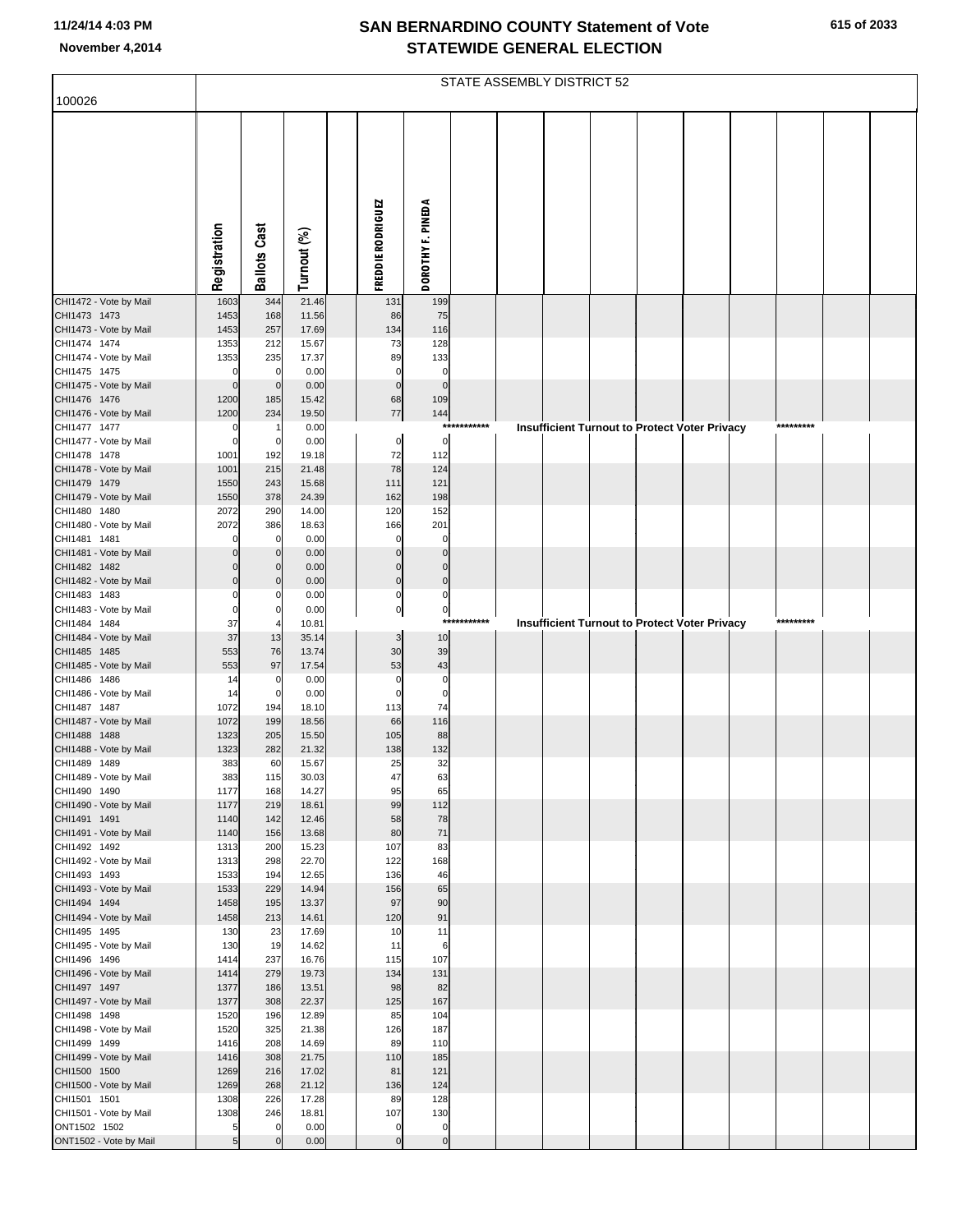| 100026                                 | STATE ASSEMBLY DISTRICT 52 |                      |                |                                |                          |             |  |  |  |  |                                                      |  |           |  |  |
|----------------------------------------|----------------------------|----------------------|----------------|--------------------------------|--------------------------|-------------|--|--|--|--|------------------------------------------------------|--|-----------|--|--|
|                                        |                            |                      |                |                                |                          |             |  |  |  |  |                                                      |  |           |  |  |
|                                        | Registration               | <b>Ballots Cast</b>  | Turnout (%)    | FREDDIE RODRIGUEZ              | DOROTHY F. PINEDA        |             |  |  |  |  |                                                      |  |           |  |  |
|                                        |                            |                      |                |                                |                          |             |  |  |  |  |                                                      |  |           |  |  |
| ONT1503 1503                           | 112                        | 11                   | 9.82           | 6                              | 5                        |             |  |  |  |  |                                                      |  |           |  |  |
| ONT1503 - Vote by Mail                 | 112                        | 35                   | 31.25          | 14                             | 17                       |             |  |  |  |  |                                                      |  |           |  |  |
| ONT1504 1504                           | 237                        | 17                   | 7.17           | 10                             | $\overline{7}$           |             |  |  |  |  |                                                      |  |           |  |  |
| ONT1504 - Vote by Mail                 | 237                        | 38                   | 16.03          | 23                             | 15                       |             |  |  |  |  |                                                      |  |           |  |  |
| ONT1505 1505                           | 1669                       | 246<br>329           | 14.74<br>19.71 | 128<br>155                     | 111<br>162               |             |  |  |  |  |                                                      |  |           |  |  |
| ONT1505 - Vote by Mail<br>ONT1506 1506 | 1669<br>1461               | 209                  | 14.31          | 110                            | 90                       |             |  |  |  |  |                                                      |  |           |  |  |
| ONT1506 - Vote by Mail                 | 1461                       | 305                  | 20.88          | 149                            | 147                      |             |  |  |  |  |                                                      |  |           |  |  |
| ONT1507 1507                           | 1521                       | 212                  | 13.94          | 120                            | 81                       |             |  |  |  |  |                                                      |  |           |  |  |
| ONT1507 - Vote by Mail                 | 1521                       | 296                  | 19.46          | 111                            | 172                      |             |  |  |  |  |                                                      |  |           |  |  |
| ONT1508 1508                           | 1292                       | 187                  | 14.47          | 90                             | 92<br>98                 |             |  |  |  |  |                                                      |  |           |  |  |
| ONT1508 - Vote by Mail<br>ONT1509 1509 | 1292<br>85                 | 205<br>10            | 15.87<br>11.76 | 101<br>$\overline{2}$          | 8                        |             |  |  |  |  |                                                      |  |           |  |  |
| ONT1509 - Vote by Mail                 | 85                         | 19                   | 22.35          | 3                              | 15                       |             |  |  |  |  |                                                      |  |           |  |  |
| UNI1510 1510                           | 1343                       | 196                  | 14.59          | 68                             | 117                      |             |  |  |  |  |                                                      |  |           |  |  |
| UNI1510 - Vote by Mail                 | 1343                       | 262                  | 19.51          | 79                             | 174                      | *********** |  |  |  |  |                                                      |  |           |  |  |
| UNI1511 1511                           | 35<br>35                   | $\overline{4}$<br>15 | 11.43<br>42.86 |                                | $\overline{4}$           |             |  |  |  |  | Insufficient Turnout to Protect Voter Privacy        |  | ********* |  |  |
| UNI1511 - Vote by Mail<br>UNI1512 1512 | 8                          | $\overline{2}$       | 25.00          | 9                              |                          | *********** |  |  |  |  | Insufficient Turnout to Protect Voter Privacy        |  | ********* |  |  |
| UNI1512 - Vote by Mail                 | 8                          | 0                    | 0.00           | $\circ$                        | $\mathbf 0$              |             |  |  |  |  |                                                      |  |           |  |  |
| UNI1513 1513                           | 10                         |                      | 10.00          |                                |                          | *********** |  |  |  |  | Insufficient Turnout to Protect Voter Privacy        |  | ********* |  |  |
| UNI1513 - Vote by Mail                 | 10                         |                      | 40.00          |                                |                          | *********** |  |  |  |  | Insufficient Turnout to Protect Voter Privacy        |  | ********* |  |  |
| UNI1514 1514<br>UNI1514 - Vote by Mail | 221<br>221                 | 45<br>43             | 20.36<br>19.46 | 14                             | 30<br>18                 |             |  |  |  |  |                                                      |  |           |  |  |
| UNI1515 1515                           |                            |                      | 33.33          | 21                             |                          | *********** |  |  |  |  | <b>Insufficient Turnout to Protect Voter Privacy</b> |  | ********* |  |  |
| UNI1515 - Vote by Mail                 |                            | $\overline{2}$       | 66.67          |                                |                          | *********** |  |  |  |  | <b>Insufficient Turnout to Protect Voter Privacy</b> |  | ********* |  |  |
| UNI1516 1516                           | 7                          |                      | 28.57          |                                |                          | *********** |  |  |  |  | Insufficient Turnout to Protect Voter Privacy        |  | ********* |  |  |
| UNI1516 - Vote by Mail                 |                            |                      | 28.57          |                                |                          | *********** |  |  |  |  | <b>Insufficient Turnout to Protect Voter Privacy</b> |  | ********* |  |  |
| UNI1517 1517<br>UNI1517 - Vote by Mail | 879<br>879                 | 144<br>203           | 16.38<br>23.09 | 56<br>73                       | 81<br>121                |             |  |  |  |  |                                                      |  |           |  |  |
| UNI1518 1518                           | 65                         | 9                    | 13.85          | $\overline{2}$                 | 6                        |             |  |  |  |  |                                                      |  |           |  |  |
| UNI1518 - Vote by Mail                 | 65                         | 19                   | 29.23          | $\overline{2}$                 | 16                       |             |  |  |  |  |                                                      |  |           |  |  |
| UNI1519 1519                           | 5                          | $\mathbf{0}$         | 0.00           | $\overline{0}$                 | $\mathbf 0$              |             |  |  |  |  |                                                      |  |           |  |  |
| UNI1519 - Vote by Mail                 | 5                          |                      | 40.00          |                                |                          | *********** |  |  |  |  | <b>Insufficient Turnout to Protect Voter Privacy</b> |  | ********* |  |  |
| UNI1520 1520<br>UNI1520 - Vote by Mail | 65<br>65                   | 5<br>21              | 7.69<br>32.31  | $\overline{0}$<br>$\mathbf{2}$ | 5<br>19                  |             |  |  |  |  |                                                      |  |           |  |  |
| UNI1714 1714                           | 11                         |                      | 27.27          |                                |                          | *********** |  |  |  |  | <b>Insufficient Turnout to Protect Voter Privacy</b> |  | ********* |  |  |
| UNI1714 - Vote by Mail                 | 11                         | $\overline{2}$       | 18.18          |                                |                          | *********** |  |  |  |  | <b>Insufficient Turnout to Protect Voter Privacy</b> |  | ********* |  |  |
| MON1521 1521                           | $\mathbf 0$                | $\overline{0}$       | 0.00           | $\overline{0}$                 | $\Omega$                 |             |  |  |  |  |                                                      |  |           |  |  |
| MON1521 - Vote by Mail<br>UPL1522 1522 | $\Omega$<br>$\Omega$       | 0<br>0               | 0.00<br>0.00   | $\Omega$<br>$\Omega$           | $\mathsf{C}$<br>$\Omega$ |             |  |  |  |  |                                                      |  |           |  |  |
| UPL1522 - Vote by Mail                 |                            |                      | 0.00           |                                | $\mathsf{C}$             |             |  |  |  |  |                                                      |  |           |  |  |
| UPL1523 1523                           | $\mathbf 0$                | $\overline{0}$       | 0.00           | $\Omega$                       | $\Omega$                 |             |  |  |  |  |                                                      |  |           |  |  |
| UPL1523 - Vote by Mail                 | $\Omega$                   | $\overline{0}$       | 0.00           | $\Omega$                       | $\Omega$                 |             |  |  |  |  |                                                      |  |           |  |  |
| UPL1524 1524<br>UPL1524 - Vote by Mail | $\Omega$<br>$\Omega$       | $\overline{0}$<br>0  | 0.00<br>0.00   | $\Omega$<br>0                  | $\Omega$<br>$\mathbf 0$  |             |  |  |  |  |                                                      |  |           |  |  |
| UNI1525 1525                           | $\Omega$                   | 0                    | 0.00           | $\Omega$                       | $\Omega$                 |             |  |  |  |  |                                                      |  |           |  |  |
| UNI1525 - Vote by Mail                 |                            |                      | 0.00           |                                | $\mathsf{C}$             |             |  |  |  |  |                                                      |  |           |  |  |
| UNI1526 1526                           | $\mathbf 0$                | $\overline{0}$       | 0.00           | $\Omega$                       | $\Omega$                 |             |  |  |  |  |                                                      |  |           |  |  |
| UNI1526 - Vote by Mail                 | $\mathbf 0$                | $\mathbf{0}$         | 0.00           | $\Omega$                       | $\Omega$                 |             |  |  |  |  |                                                      |  |           |  |  |
| UNI1527 1527<br>UNI1527 - Vote by Mail | 1498<br>1498               | 137<br>148           | 9.15<br>9.88   | 99<br>101                      | 30<br>36                 |             |  |  |  |  |                                                      |  |           |  |  |
| UNI1528 1528                           | 1304                       | 115                  | 8.82           | 87                             | 20                       |             |  |  |  |  |                                                      |  |           |  |  |
| UNI1528 - Vote by Mail                 | 1304                       | 110                  | 8.44           | 68                             | 38                       |             |  |  |  |  |                                                      |  |           |  |  |
| UNI1529 1529                           | 1195                       | 132                  | 11.05          | 79                             | 48                       |             |  |  |  |  |                                                      |  |           |  |  |
| UNI1529 - Vote by Mail                 | 1195                       | 95                   | 7.95           | 65                             | 25                       |             |  |  |  |  |                                                      |  |           |  |  |
| UNI1530 1530<br>UNI1530 - Vote by Mail | 1372<br>1372               | 121<br>130           | 8.82<br>9.48   | 89<br>88                       | 24<br>39                 |             |  |  |  |  |                                                      |  |           |  |  |
| UNI1531 1531                           | 1555                       | 134                  | 8.62           | 104                            | 25                       |             |  |  |  |  |                                                      |  |           |  |  |
| UNI1531 - Vote by Mail                 | 1555                       | 142                  | 9.13           | 104                            | 34                       |             |  |  |  |  |                                                      |  |           |  |  |
| UNI1532 1532                           | 22                         |                      | 9.09           |                                |                          | *********** |  |  |  |  | <b>Insufficient Turnout to Protect Voter Privacy</b> |  | ********* |  |  |